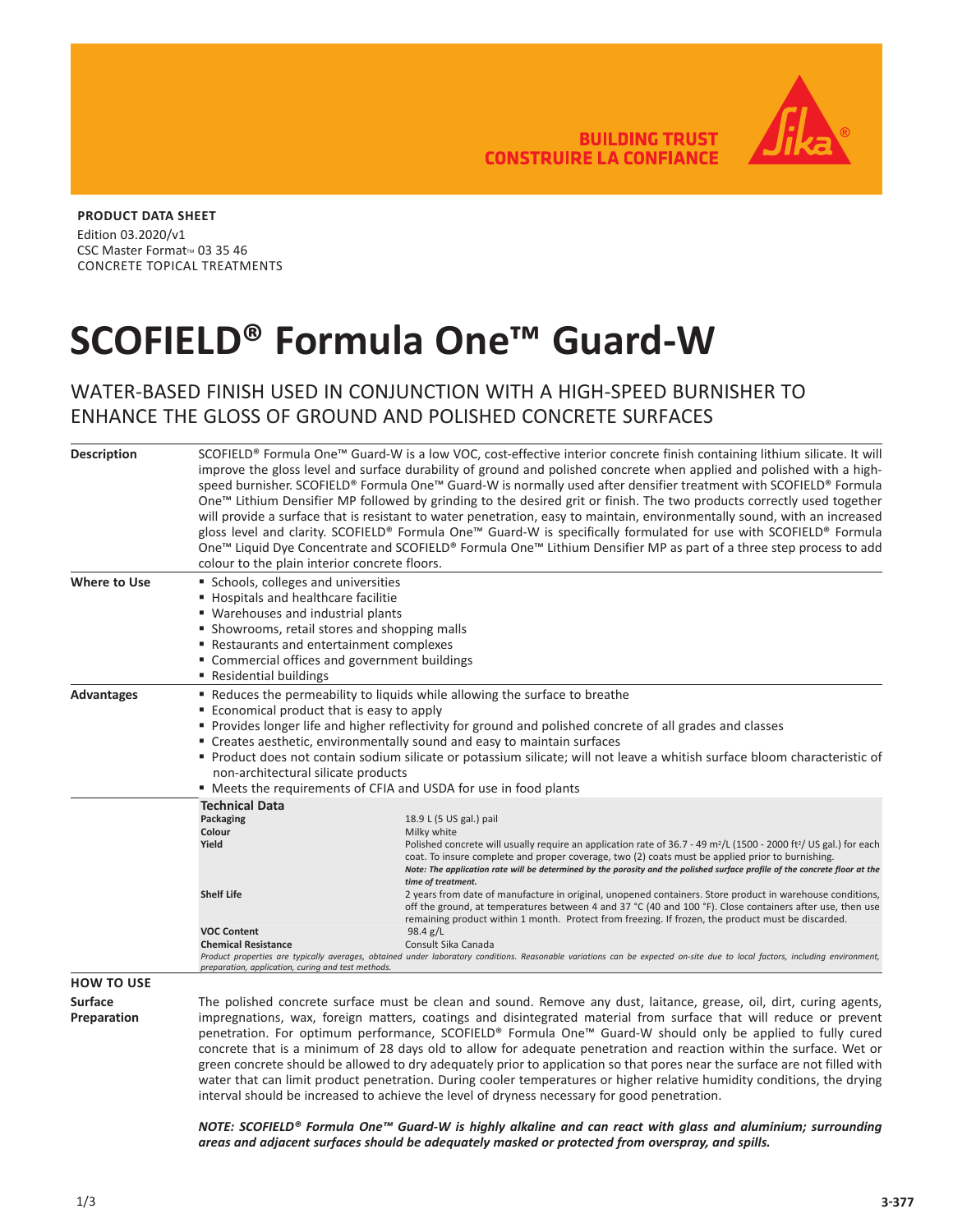| <b>Mixing</b>                                  | Stir well prior to use, ensuring thorough agitation and distribution of any settled materials throughout the liquid.                                                                                                                                                                                                                                                                                                                                                                                                                                                                                                                                                                                                                                                                                                                                                                                                                                                                                                                                                                                                                                                                                                                                                                                                                                                                                                                                                                                                                                                                                                                                                                                                                                                                                                                                                                                                                                                                                                                                                                                                                                                                                                                                                                                                                                                                                                                                                                                                                   |  |
|------------------------------------------------|----------------------------------------------------------------------------------------------------------------------------------------------------------------------------------------------------------------------------------------------------------------------------------------------------------------------------------------------------------------------------------------------------------------------------------------------------------------------------------------------------------------------------------------------------------------------------------------------------------------------------------------------------------------------------------------------------------------------------------------------------------------------------------------------------------------------------------------------------------------------------------------------------------------------------------------------------------------------------------------------------------------------------------------------------------------------------------------------------------------------------------------------------------------------------------------------------------------------------------------------------------------------------------------------------------------------------------------------------------------------------------------------------------------------------------------------------------------------------------------------------------------------------------------------------------------------------------------------------------------------------------------------------------------------------------------------------------------------------------------------------------------------------------------------------------------------------------------------------------------------------------------------------------------------------------------------------------------------------------------------------------------------------------------------------------------------------------------------------------------------------------------------------------------------------------------------------------------------------------------------------------------------------------------------------------------------------------------------------------------------------------------------------------------------------------------------------------------------------------------------------------------------------------------|--|
| <b>Application</b>                             | Apply SCOFIELD® Formula One™ Guard-W using a hand pump sprayer with a fan tip at the coverage rate of 36.7 - 49 m <sup>2</sup> /L<br>(1500 - 2000 ft <sup>2</sup> / US gal.) per coat. Do not apply with a roller. Spread material uniformly on surface using a micro-fiber pad;<br>avoid creating puddles or runs. Allow the first coat of SCOFIELD® Formula One™ Guard-W to dry, approximately 20 - 40<br>minutes, depending on temperature and humidity. The second coat is then applied in the same manner, and then third<br>coat (if desired) is applied after the second coat has dried. After all coats have been applied and are thoroughly dried;<br>usually 30 - 60 minutes depending on temperature and humidity, the surface is polished using a high-speed burnisher<br>with a minimum speed of 2500 rpm to generate the intended gloss using diamond-impregnated pads. For optimum<br>results, allow SCOFIELD® Formula One™ Guard-W to dry and react for 24 hours prior to final burnishing.                                                                                                                                                                                                                                                                                                                                                                                                                                                                                                                                                                                                                                                                                                                                                                                                                                                                                                                                                                                                                                                                                                                                                                                                                                                                                                                                                                                                                                                                                                                            |  |
| <b>Clean Up</b>                                | Clean equipment thoroughly immediately after use and handling with soap and water. Close container after each use. In<br>case of spillage, absorb with inert material and dispose of in accordance with applicable regulations. Do not reuse empty<br>container. Before using or handling, read the Safety Data Sheet and Warranty.                                                                                                                                                                                                                                                                                                                                                                                                                                                                                                                                                                                                                                                                                                                                                                                                                                                                                                                                                                                                                                                                                                                                                                                                                                                                                                                                                                                                                                                                                                                                                                                                                                                                                                                                                                                                                                                                                                                                                                                                                                                                                                                                                                                                    |  |
| Maintenance                                    | Ground and polished concrete surfaces treated with SCOFIELD® Formula One™ Guard-W are generally very durable and<br>require little maintenance other than scheduled scrubbing with water and a neutral or alkaline cleaner. This recommended<br>cleaning process provides water to hydrate the reactive components of the treatment and to further harden and cure the<br>treated concrete. Spills should be cleaned up when they occur in accordance with good housekeeping practices. Do not<br>use acidic cleaners or substances that may chemically attack and discolour the surface. No waxes or subsequent surface<br>treatments are necessary in most applications but if wax or floor finish is used it should be tested for compatibility prior to use.                                                                                                                                                                                                                                                                                                                                                                                                                                                                                                                                                                                                                                                                                                                                                                                                                                                                                                                                                                                                                                                                                                                                                                                                                                                                                                                                                                                                                                                                                                                                                                                                                                                                                                                                                                       |  |
|                                                | Previously treated surfaces with SCOFIELD® Formula One™ Guard-W that lose the initial sheen can receive a maintenance<br>application and reburnishing to restore the sheen and enhance water and stain resistance. The need for maintenance<br>applications will vary depending on traffic and exposure conditions, and is typically performed on an as-needed basis. To<br>determine if a maintenance application is needed, burnish a representative portion. If burnishing does not improve the<br>floor appearance, a reapplication of SCOFIELD® Formula One™ Guard-W is necessary. The water and stain repellency will<br>be restored to full levels as the new material reacts over time, generally within two (2) weeks after application.                                                                                                                                                                                                                                                                                                                                                                                                                                                                                                                                                                                                                                                                                                                                                                                                                                                                                                                                                                                                                                                                                                                                                                                                                                                                                                                                                                                                                                                                                                                                                                                                                                                                                                                                                                                      |  |
|                                                | NOTE: All coatings, waxes or other materials must be completely stripped and the floor dried prior to the reapplication<br>of SCOFIELD® Formula One™ Guard-W.                                                                                                                                                                                                                                                                                                                                                                                                                                                                                                                                                                                                                                                                                                                                                                                                                                                                                                                                                                                                                                                                                                                                                                                                                                                                                                                                                                                                                                                                                                                                                                                                                                                                                                                                                                                                                                                                                                                                                                                                                                                                                                                                                                                                                                                                                                                                                                          |  |
| <b>Limitations</b>                             | ■ SCOFIELD® Formula One™ Guard-W is best installed by skilled and experienced applicators. Consult Sika Canada for<br>advice and recommendations.<br>" Not a membrane-forming curing compound and does not conform to ASTM C309 requirements. It is not a substitute<br>for proper curing procedures.<br>■ SCOFIELD® Formula One™ Guard-W is alkaline and can react with glass and aluminium. Areas adjacent to the concrete<br>to be treated should be properly protected.<br>" Improved resistance to water intrusion will typically require a minimum of two (2) weeks to develop.<br>Product does not form a film on the surface like traditional epoxy or urethane coatings, as such, staining may occur. To<br>minimize staining, spills should be cleaned as they occur using good house keeping practises.<br>■ Only for use only on ground and polished concrete: when properly applied and finished SCOFIELD® Formula One™<br>Guard-W will penetrate and react within the concrete without forming any appreciable surface film or coating.<br>■ Surfaces treated with SCOFIELD® Formula One™ Guard-W should not be cleaned with or exposed to acidic cleaners<br>or substances. Exposure to acid may cause white spots on the treated concrete surface that are difficult to remove.<br>" Not suitable for underwater applications or surfaces other than interior ground and polished concrete.<br>■ After polishing, concrete surfaces treated with SCOFIELD® Formula One™ Guard-W will generally be deeper in colour<br>than that of the original surface appearance.<br>" Sika strongly recommends that a job site mock-up be constructed on the actual substrate prior to general application to<br>verify and approve suitability for appearance, stain resistance and traction values. Mock-up area must be of adequate<br>size to be representative; be produced by the same workers who will apply the SCOFIELD® Formula One™ Guard-W<br>and any companion products, including grinding and polishing equipment and techniques. All test sections must be<br>prepared and treated as specified to verify and approve the suitability of the product for its intended purpose.<br>■ Only surfaces that have adequate slip resistance should be considered for treatment with SCOFIELD® Formula One™<br>Guard-W. Adequate provision should be made by the client throughout the selection and installation process to ensure<br>the finished surface texture meets the end user's wet and dry traction requirements. |  |
| <b>Health and Safety</b><br><b>Information</b> | For information and advice on the safe handling, storage and disposal of chemical products, users should refer to the<br>most recent SAFETY DATA SHEET containing physical, ecological, toxicological and other safety-related data.<br>KEEP OUT OF REACH OF CHILDREN                                                                                                                                                                                                                                                                                                                                                                                                                                                                                                                                                                                                                                                                                                                                                                                                                                                                                                                                                                                                                                                                                                                                                                                                                                                                                                                                                                                                                                                                                                                                                                                                                                                                                                                                                                                                                                                                                                                                                                                                                                                                                                                                                                                                                                                                  |  |
|                                                | FOR INDUSTRIAL USE ONLY                                                                                                                                                                                                                                                                                                                                                                                                                                                                                                                                                                                                                                                                                                                                                                                                                                                                                                                                                                                                                                                                                                                                                                                                                                                                                                                                                                                                                                                                                                                                                                                                                                                                                                                                                                                                                                                                                                                                                                                                                                                                                                                                                                                                                                                                                                                                                                                                                                                                                                                |  |